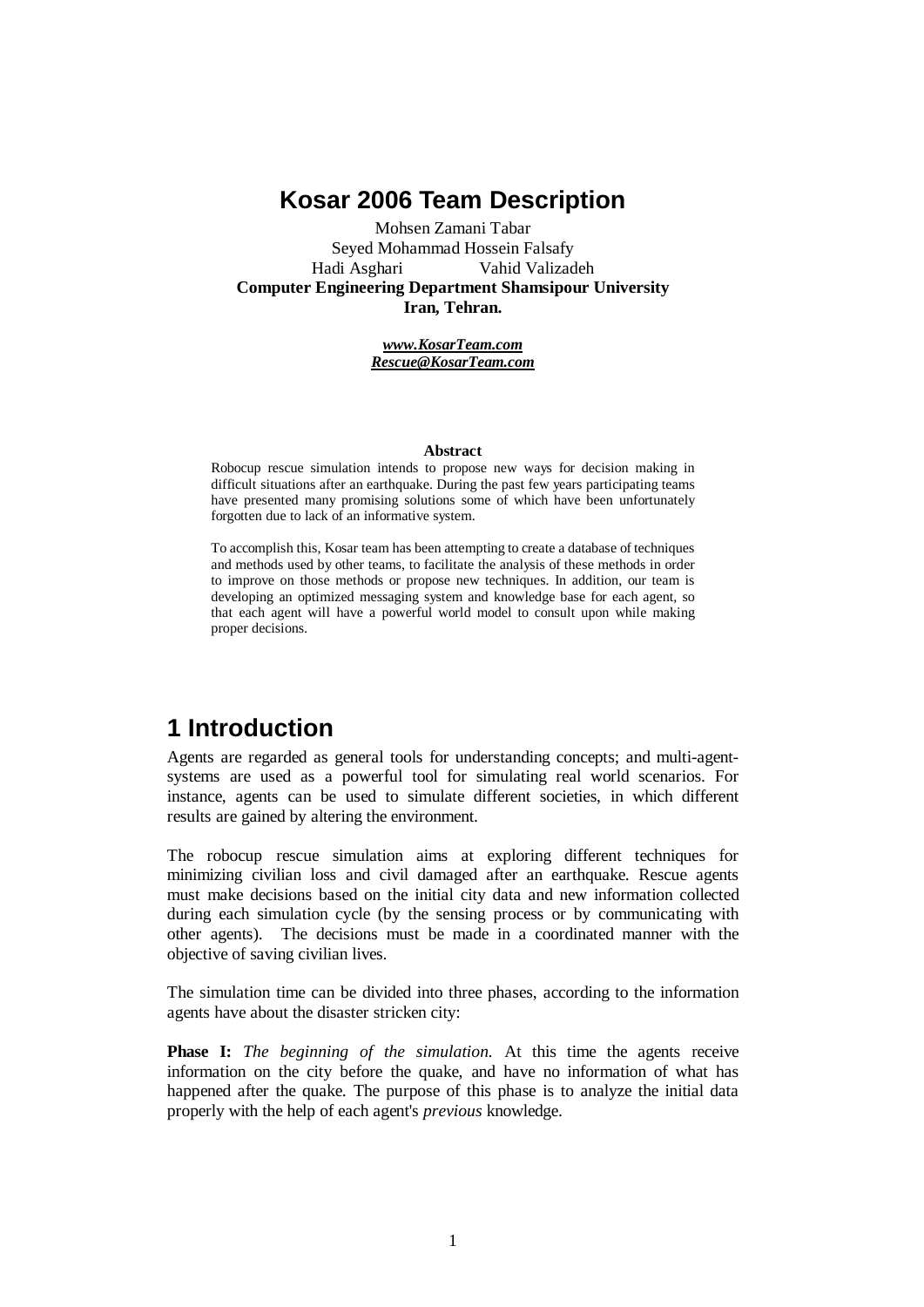**Phase II:** *The period in which the agents know little about the disaster space.* During this period, the agents would make predictions about what has happened in the city based on incoming information. The purpose of this part is performing fairly accurate predictions upon which the agents can update their current knowledge and make decisions.

**Phase III:** *The time after agents have extensive information about the disaster space.* At this point our main purpose is to plan a coordinated course of action to accelerate the rescue operation.

Kosar team wishes to create coordination and cooperation between the agents in order to reduce the time spent in the second phase and increase the accuracy of the predictions used in this phase. We have defined the following steps:

- i. Reviewing and evaluating the techniques and functionality used by participants in the previous years and creating a powerful database of all used techniques and methods (section 2).
- ii. Analysis of the above database and various maps in order to create a knowledge base for agents to use in phase I and phase II (section 3).
- iii. Creating an extremely powerful messaging system to facilitate communication between agents and obtain a *near precise world model* (section 4).
- iv. Using statistical methods, data-mining and offline learning to create a *fuzzy world model* for use in phase II (sections 5 and 6).
- v. Picking the best techniques presented so far and making some enhancements to these techniques for use in phase III (sections 7 and 8).

# **2 Database Creation**

As already stated, the aim of robocup rescue simulation is minimizing civilian loss and city damage from a quake. To achieve this aim the following issues must be considered:

- a. Coordination and collective work between agents.
- b. Map segmentation (into district zones).
- c. Target discovery and prioritization. (e.g., burning buildings for fire brigades, injured civilians for ambulance teams, and blocked roads for the police force).
- d. Path finding and selection.
- e. Traffic jams avoidance.
- f. Evaluating the spreading of fire and the possibility of reigniting.
- g. Civilian life prediction during next cycles.

Each issue includes many sub-issues. For instance, during path selection we need to know which roads are blocked and which are not, and also the probability of some unknown road being blocked. So Kosar team decided to look at the solutions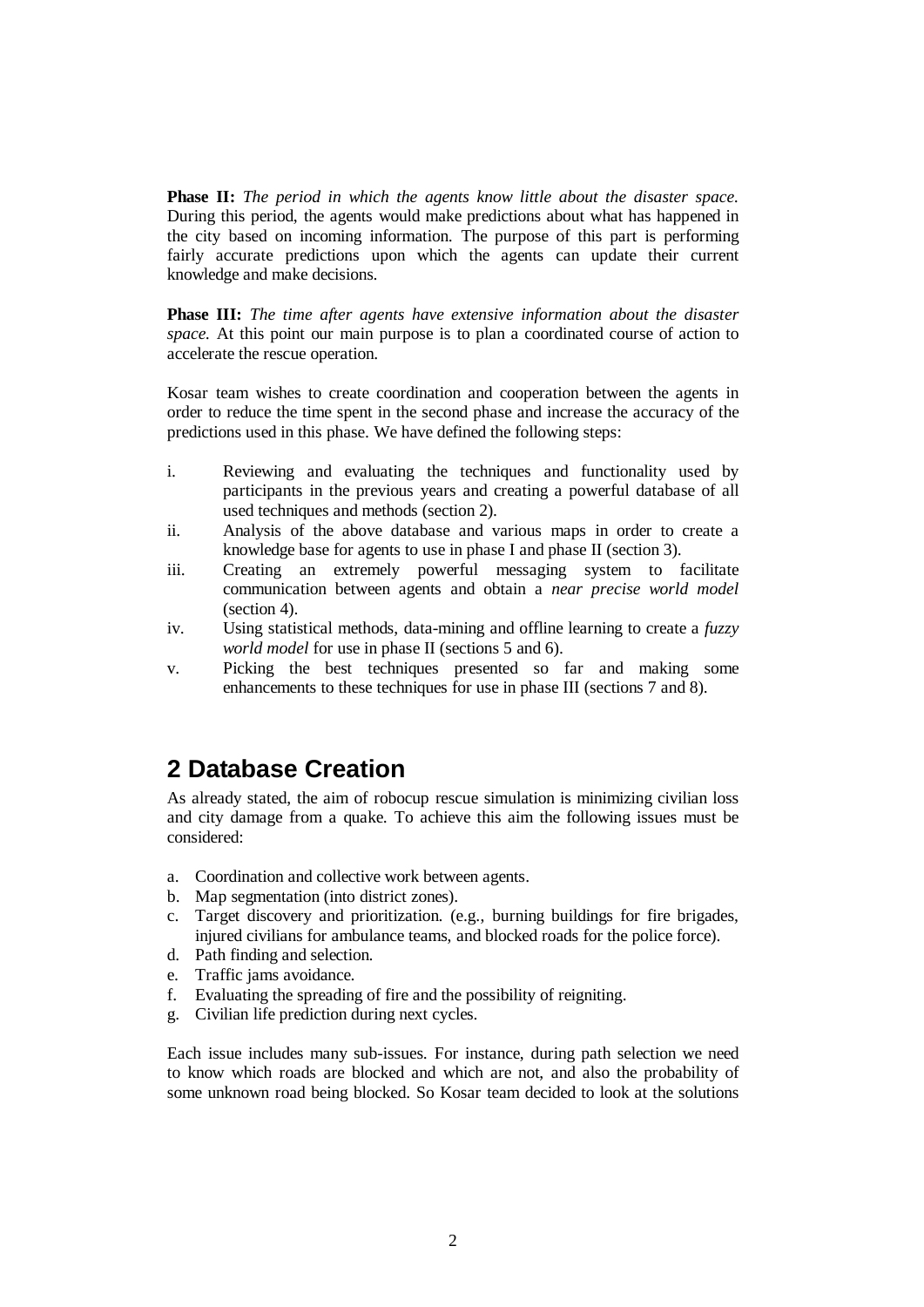proposed and implemented for each issue and evaluate the effectiveness in different environments, and finally categorize the approaches if possible.

For this purpose, we have gathered data in the following fields:

- i. Extracting data on various cities.
- ii. Extracting statistics on functionality of various teams.
- iii. Classifying mentioned and implemented ideas in certain fields.
- iv. Classifying parameters for each presented method.

To obtain this information we have used competition log files and maps and have reviewed the source code of *MRL, Persia, Caspian* and other teams. We have also reviewed papers submitted by each team, and on the whole extracted the underlying ideas.

To facilitate the evaluation process we have designed a dedicated viewer, and have also developed a program to import data from log files into a database. With these tools and using SQL for data-mining on this database, we have studied the 2005 championships. We currently have around 15 million records in this database.

#### **3 Extracting and analyzing the data**

After creating the database we have attempted to extract and evaluate data on the techniques used by participating teams, and find the pros and cons of each approach and have used the outcome as guidance for our team.

A few examples are as follows:

3-1. Examining the number of lanes that are usually blocked in a road, and determining the number of lanes that the police agents should clear in these roads. This number has a direct effect on both the agility of the police force, and on the other hand on avoiding traffic jams.

| <b>Eassable Lanes</b><br><b>Road Lanes</b> | 0   | 1   | 2   | 3  | <b>Sum</b> |  |  |  |
|--------------------------------------------|-----|-----|-----|----|------------|--|--|--|
|                                            | 504 | 665 |     |    | 1169       |  |  |  |
|                                            | 44  | 318 | 603 |    | 965        |  |  |  |
| 3                                          | 29  | 16  | 28  | 70 | 143        |  |  |  |
| $\Sigma$ Sum                               | 577 | 999 | 631 | 70 | 2277       |  |  |  |
| $T^2 - L = 40$<br>$T = 1.1 - 1$            |     |     |     |    |            |  |  |  |

**Table 1 - Kobe 4 Semifinal**

3-2. Evaluating the number of times per cycle that ambulance or fire brigade agents contact with blocked roads. This number is a good indicator of the agent's world model and police force efficiency. We have calculated the average number of block road contacts for each team in various cities.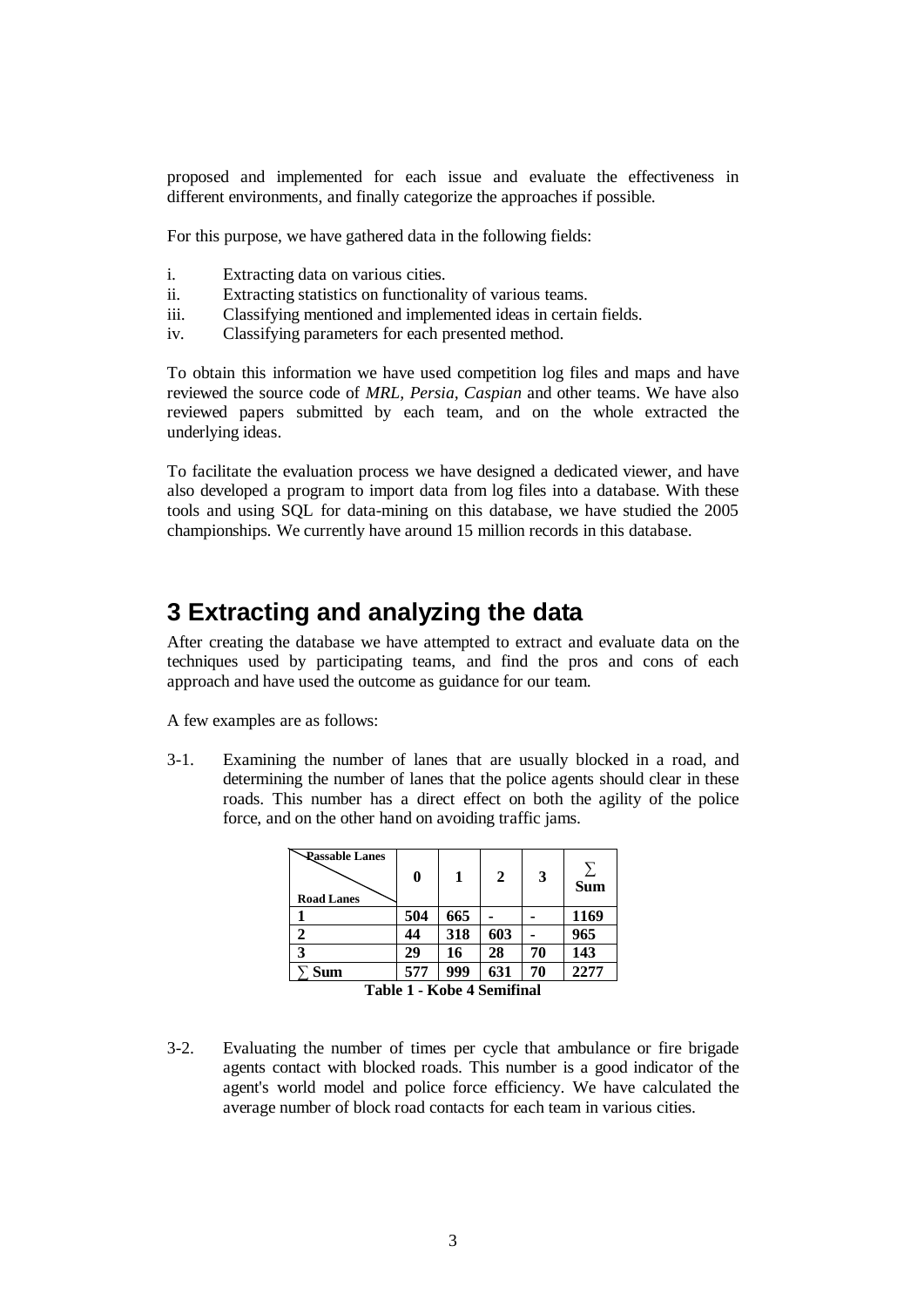

3-3. Evaluating actions performed by team while extinguishing a fire site. The figure shows the average percentage of burned buildings in various cities.



Percentage of burned buildings

3-4. Evaluating the civilian rescue procedure used by each team, including ambulance collectivity work**.** The figure shows the average civilian death in various cities.



4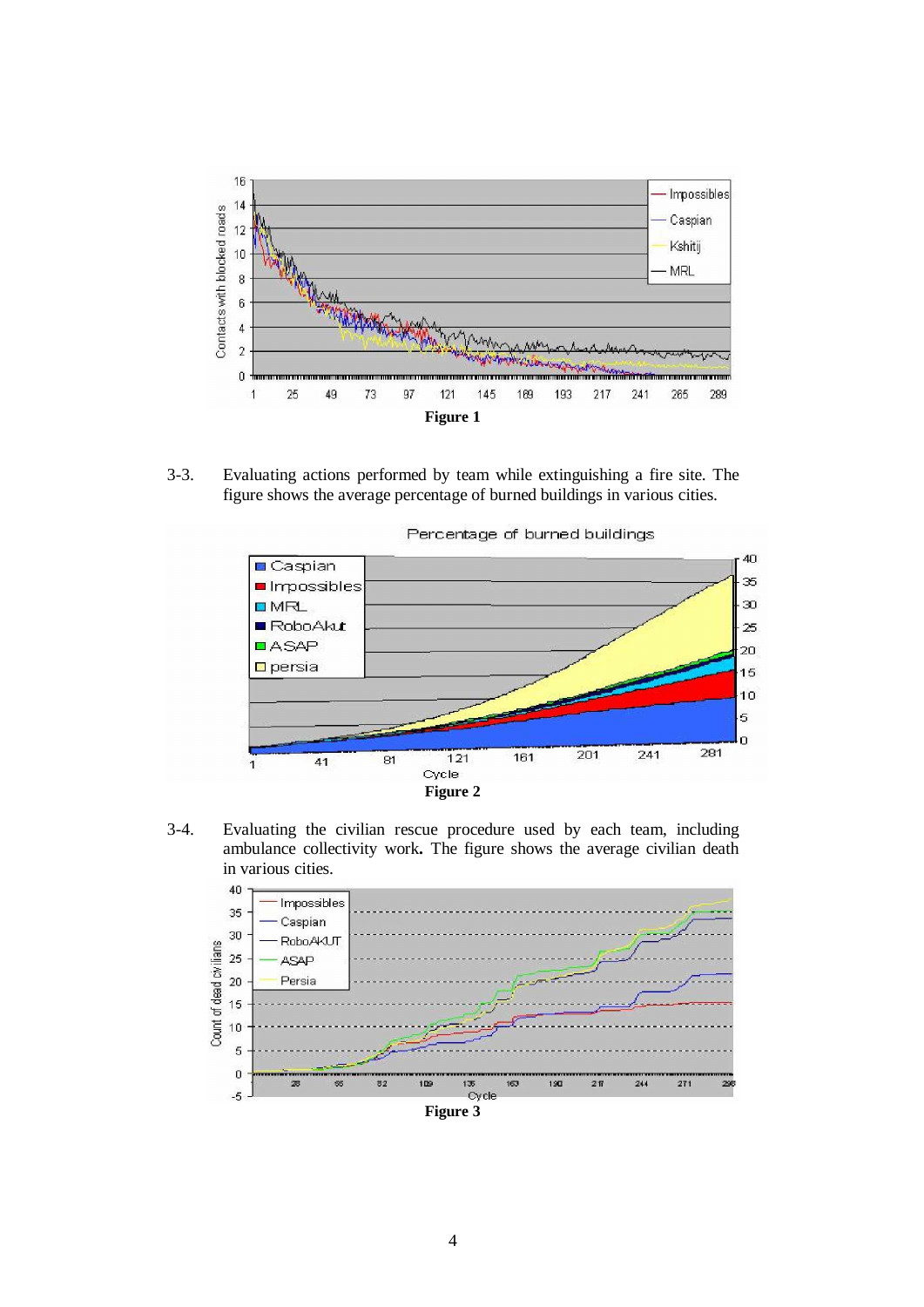By examining the above charts and the functionality of the *Caspian* and the *Impossibles* teams we can conclude that although both teams are mostly identical but Caspian is better at extinguishing fires and Impossibles at rescuing civilians. A closer examination reveals that Impossibles' ambulances don't act as one group (unlike Caspian) but seemingly use the *contract-net* technique for coordination. *"A contract-net is a classic agent resource allocation technique"* and also *"a coordination strategy that enables agents to allocate tasks and self organize"*.

#### 3-5. Evaluating team performance in various cities.



This chart shows that the MRL team has a normal score in VC, Foligno and Kobe, indicating that the agents have appropriate previous knowledge about these cities. But the low score in the random city reveals the fact that the MRL agents have not been trained sufficiently for unknown cities.

Although we have just started our analysis and in this course have encountered numerous problems, it is already emerging that all teams participating in robocup rescue simulation will benefit from this analysis and knowledge. We shall give an in depth analysis of the results obtained from our database in a separate paper.

#### **4 Communication Structure**

The key criteria influencing the acts of an agent are the presence of a powerful world model. An agent can make better decisions if its world model reflects the real world more accurately.

Our findings state that in order to have a powerful world model a powerful messaging system is needed. Although agents do have restrictions on sending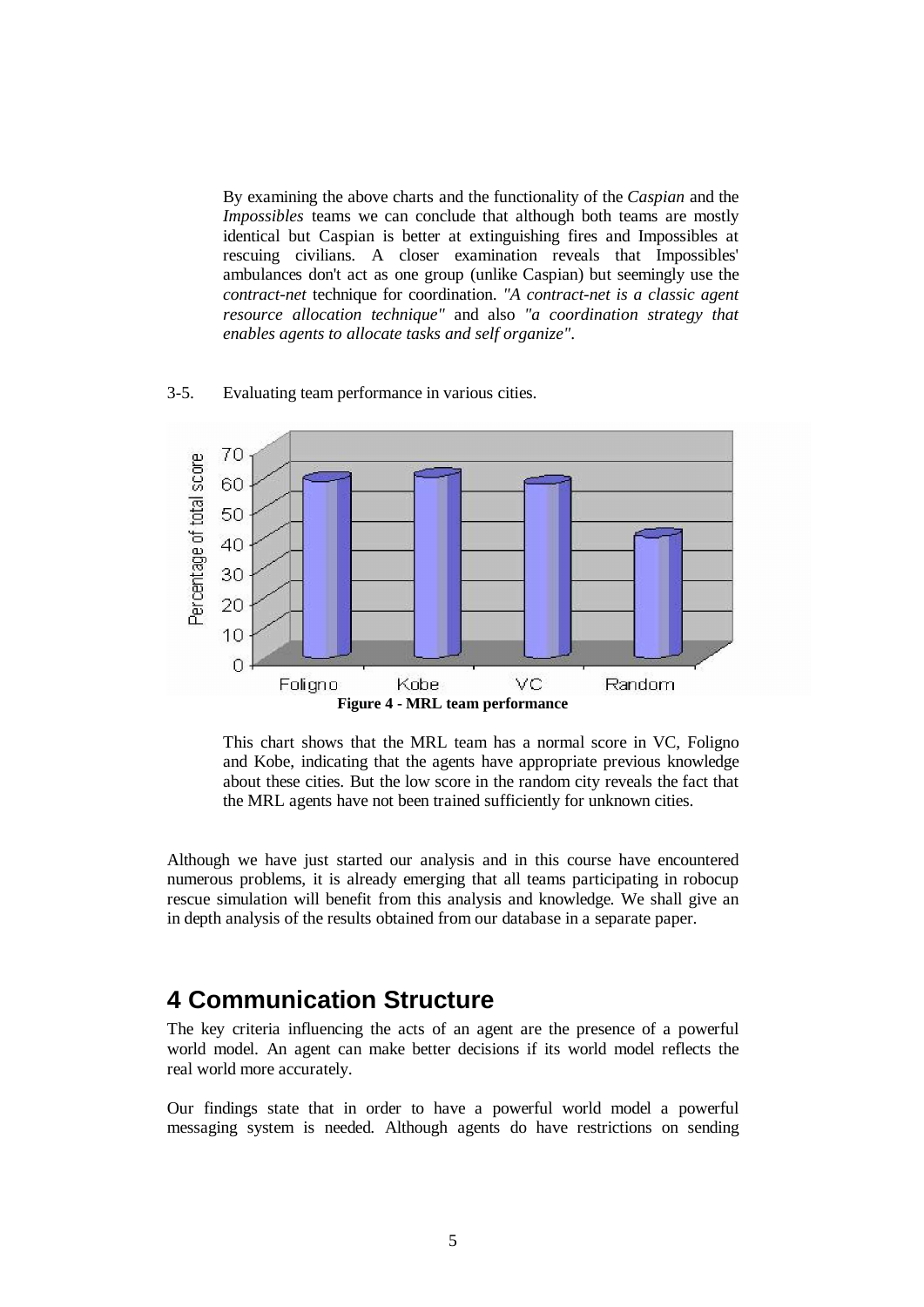messages, but with aid of compression and standardization, agents can send both sensatory data and some additional data.

Some proposed standardization rules are as follows:

- 1. Messages should be made up of bit structures.
- 2. Agents should send the least possible number of messages but receive the most possible.
- 3. If two or more agents are in the same area, only one of them should send their overlapping information.
- 4. No information should be sent twice.
- 5. All objects present in an agent's world model should be mapped to some unique code.
- 6. The length of object id codes should be reduced dynamically based on the number of objects present in the map.

By following the observing the above rules, sensatory data takes up only 15% of a message, so in addition to sending sensatory data in each message, we can also send information about an agent's acts, location, and targets, and additionally predictions of events happening in the next few cycles. This additional data can help us optimize certain issues. For instance:

- a. We have observed that because of the latency present in the messaging system, each agent could predicate events in its surroundings more rapidly than other agents. For instance, a police agent can send information about roads that will be cleared during the next few cycles beforehand, instead of sending this information afterwards. This would influence other agent's path finding process greatly.
- b. As another example, consider the fact that the distance between ambulance rescue teams and a specific civilian casualty has a direct effect on each ambulance team's target selection. Thus sending agent location information will be of great benefit.
- c. As a final example, agents sense a fire differently based on their distance from the fire site, and sending the exact location and fieriness of the burning building can tremendously help the fire brigades in the first few cycles of the simulation.

Centers should group, condense and prioritize messages received from their agents and resend this information to other centers (and their own platoons) based on this priority. With the help of this messaging system and the use of some common algorithms, target selection and prioritization can be easily enhanced. In summary, we intend to make each agent act as the eye of other agents so that they will perceive their world better.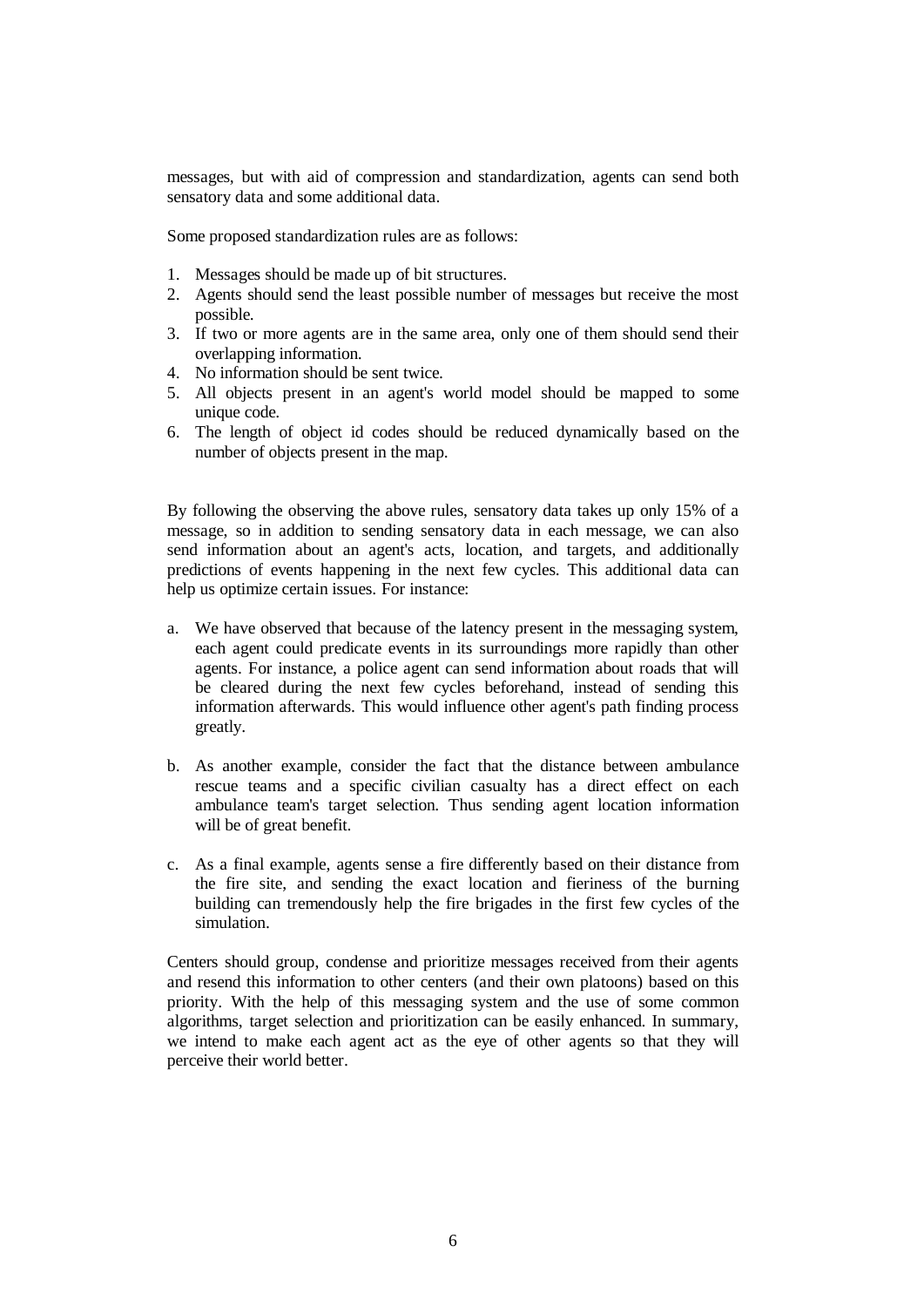### **5 The Police Force**

Police functionality in clearing blocked roads plays an important role in optimizing the rescue operation. Clearing the main roads in the first few simulation cycles would boost other platoons' performance.

Police agents should predicate the probability of road blockages and the importance of each road with the help of their built-in knowledge as well as information received from other agents, and start clearing the roads based on this priority.

We attempt to compute the probability of a road being blocked and the priority of clearing that road with the following steps:

- a. With the aid of our database, we calculate the static probability of road being blocked as  $P_s(r)$ , and the static probability of a building being ruined as  $P_s(b)$ .
- b. With the results obtained from the previous step, we can figure a relation between the probability of roads adjacent to a ruined building being blocked (including the number of lanes and length of the blockage.) and the building's properties such as building damage, height and structure. For this, we will define two sets in each city, one with all the buildings and another with all the roads, and define an adjacency relation between the two sets:

 ${~Roots} = \{r_1, r_2, r_3, \dots \}$ *Buildings* =  ${b_1, b_2, b_3, ...\}$  $R = \{(b, r) \mid \text{contact}(b, r) > M \}$ 

 $contact() \sim distance$  between road and building, building height, building area

Because of the uncertainty of the *contact* function, we have produced a *fuzzy dependency coefficient* α between members of *Roads* and *Buildings* sets which improves the precision of the above relation.  $\alpha$  is stored in the agents' knowledge base, and during the simulation the probability of a road being blocked is calculated with the following formula:

$$
P(b) = \begin{cases} 0 & \text{Building is known to be erect} \\ P_s(b) & \text{Building situation is unknown} \\ 1 & \text{Building is known to have collapsed} \\ P(r) = \begin{cases} 0 & \text{ Road is known to be cleared} \\ \sum (\alpha.P(b_i)) + P_s(r) & \text{ Road situation is unknown} \\ 1 & \text{ Road is known to blocked} \end{cases} \end{cases}
$$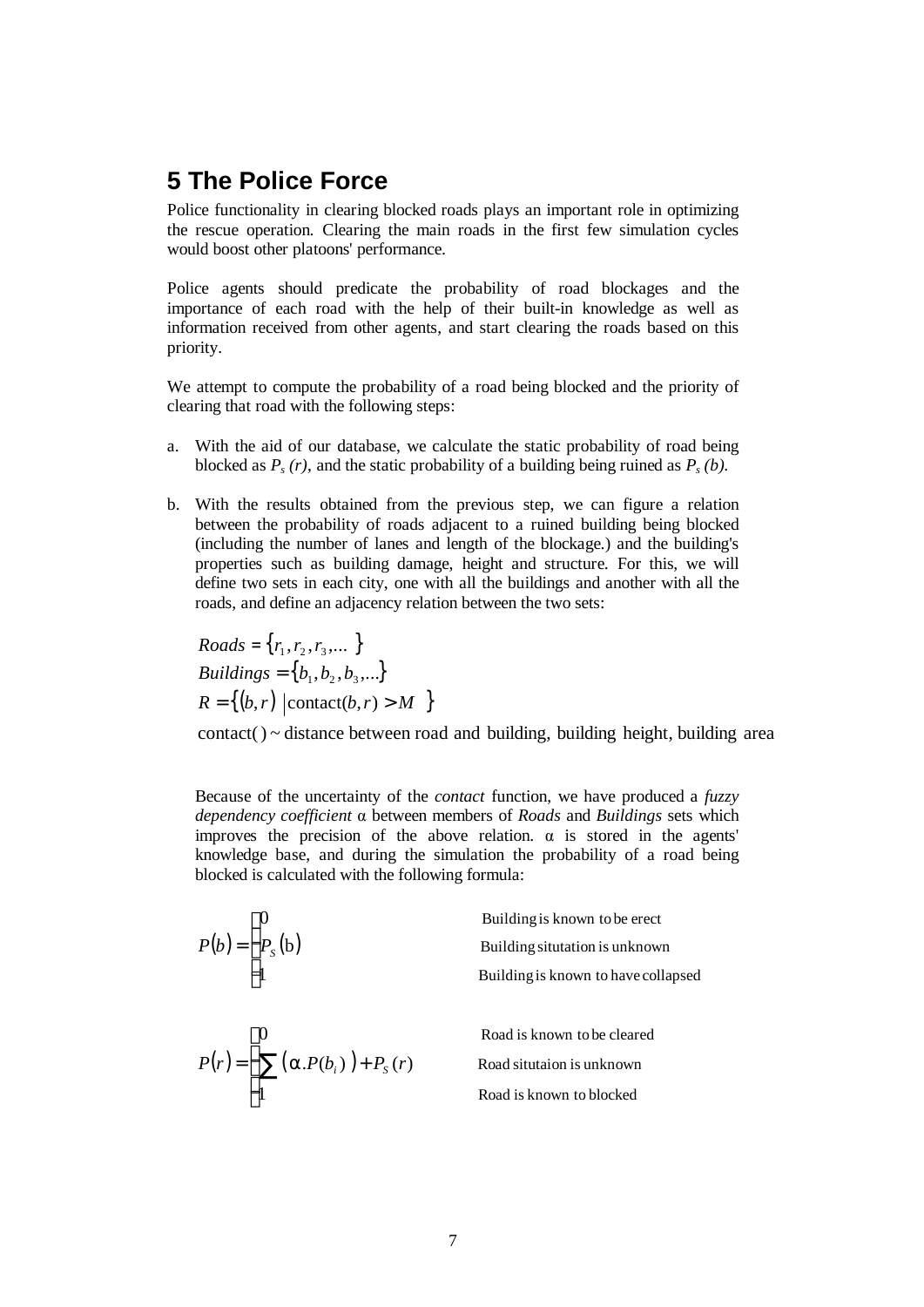The computed probabilities will be stored in each agent's knowledge base so that  $P_s(r)$  can be calculated more accurately in the next runs.

c. The final step is prioritizing the roads that need to be unblocked. At start of simulation time, the city is divided into a number of same-size districts, and a police agent is dedicated to each district. (Actually a police agent can work in other districts but it will prioritize its own district's blocked roads by some multiplier.) A static priority  $R<sub>S</sub>$  is assigned to each road with the Floyd algorithm, and during the simulation this priority is dynamically changed based on the requesting agent and the total number of requests for unblocking each road.

If *a* is the number of requests made by the fire agents and *b* by ambulance agents, the following formula gives the dynamic priority to clear each road:

 $R_p = a * G(t) + b * F(t)$ 

The police agents will choose their next target based on  $R_S$ ,  $R_D$ , and  $P(r)$ .

# **6 Path Finding**

A critical task for rescue agents is path finding. Our approach is to create a *fuzzy graph* based on *P(r)* and with the following weight for unseen edges:

$$
W_f = \frac{1}{\left(1 - P(r)\right)^k} * W_e
$$

Using this fuzzy graph and a modified version of Caspian team's routing algorithm we can find the optimized path between an agent and its target.

### **7 Civilian Exploration**

Before rescuing a civilian we need to pinpoint his location. In order to achieve this, all agents will perform the following tasks:

- a. If agents *see* a civilian they will notify the ambulance team with the location and attributes of the civilian.
- b. If agents *hear* a civilian they will notify all other agents by sending their location along with the civilian's id. Upon receiving this data, every agent will mark all buildings in the 30m radius of the sender. If the same civilian id is heard by another agent, only the overlapping buildings are marked. With the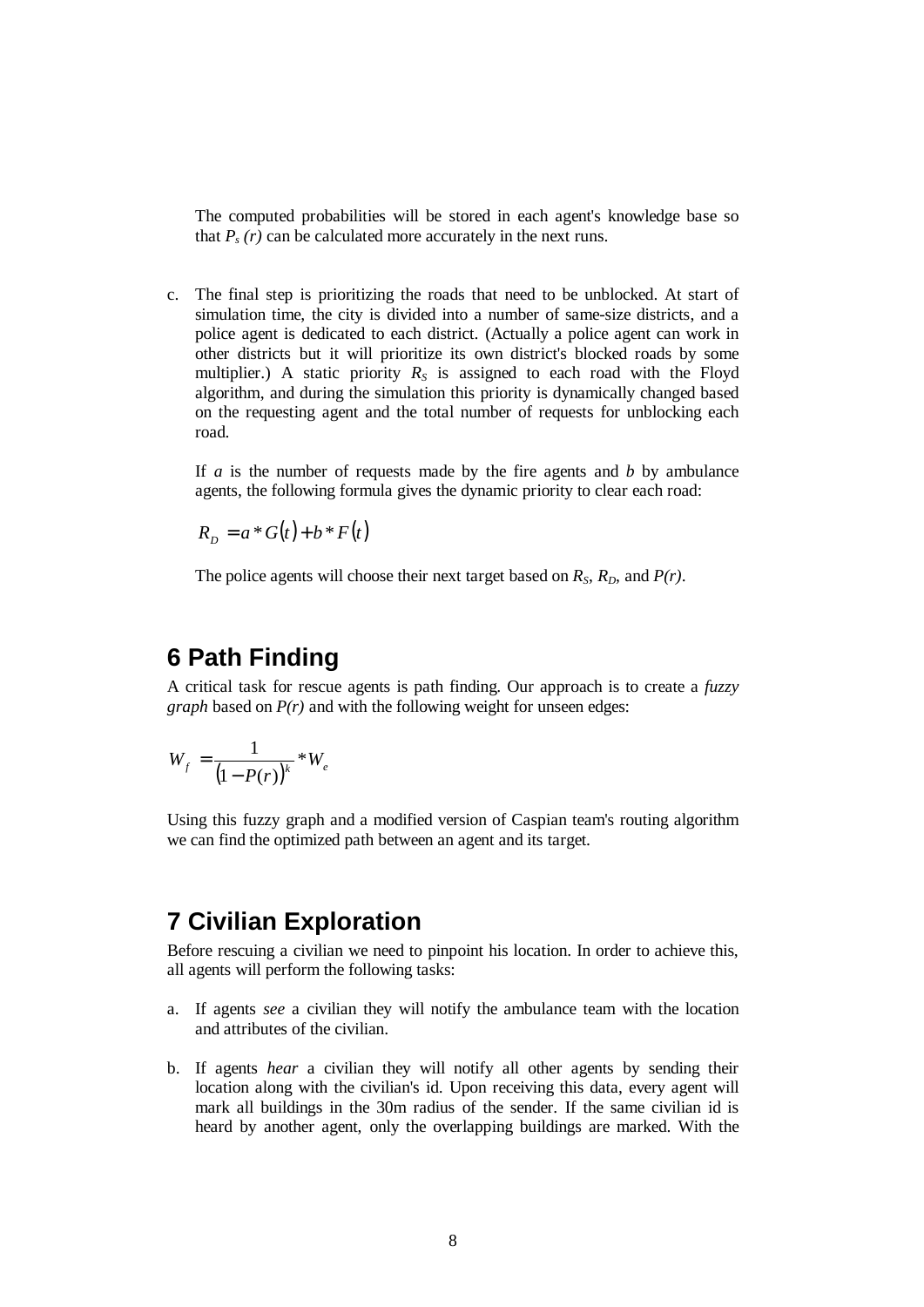aid of the probability *Ps(b)* (previously calculated), the search priority for each building is determined. As this procedure reiterates, the agents' world model becomes more accurate and the chance of finding survivors increase. This approach is vital if a crowded simulator is implemented

#### **8 The Ambulance Team**

Analyzing competition data has led us to part the ambulances into a dynamic number of teams. The advantages of this approach are:

- a. Rapid recognition of the disaster space.
- b. Starting the rescue operations sooner.
- c. Concurrent rescue operations.
- d. Lowering the possibility of a traffic jam.

In summary, this approach causes the *rescue-to-move ratio* to increase, and therefore raises our ambulance teams' performance.

In addition, our ambulance agents rescue civilians in an order based by the civilian's *human power, buriedness, fieriness and damage*, which further increases the rescue success.

# **9 Conclusion And Future Work**

We have accomplished in creating a database of techniques and methods used by other teams. In addition to analyzing some of these various techniques and choosing the best ones available, we have also made enhancements to some of the techniques.

In the future, we intend to accomplish these tasks:

- i. Improve our data analyzing tools.
- ii. Using the available data, extract a pattern for the spread of fire, fire site prioritizing and fire brigade grouping.
- iii. Use a slightly modified version of the *contract net* technique for coordination and distribution of ambulances.
- iv. Increase the validity and accuracy of each agent's built-in knowledge base.

#### **10 Acknowledgements**

We would like to thank Caspian team 2005 for their contributed source code; also Mr. Hossein Heydari (a member of Persia team 2005) for his generous help. Finally we wish to thank Dr Sadeghi and Dr Keyvanpour for their useful insights.